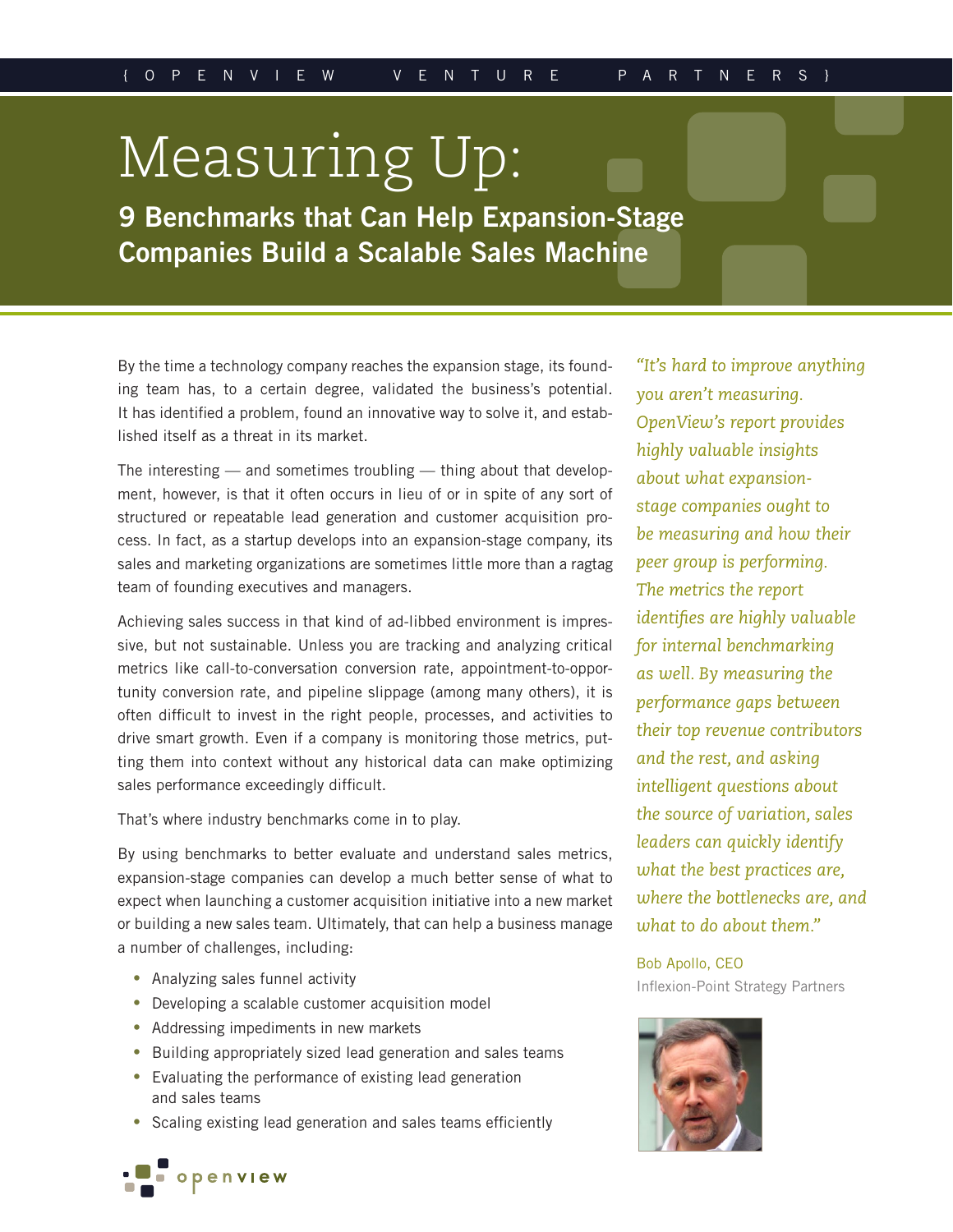This report's findings are supported by data from a variety of sources, including a round-up of publicly available industry reports, actual sales data from a number of B2B technology companies including many from OpenView's portfolio, and insight from some highly respected sales trainers, consultants, and executives.

The result is nine sales benchmarks that span two important categories: lead generation team performance, and sales team capacity and productivity. After reading this report, you will have a better understanding of the metrics your company needs to track in order to hire, manage, and scale its sales organization effectively, and whether or not you are on pace with industry averages.

### **LEAD GENERATION TEAM PERFORMANCE BENCHMARKS**

When an expansion-stage company decides that it needs to build an outbound lead generation team to support its pipeline creation efforts, there are a number of questions that it must answer to successfully plan for the initiative.

For instance, how many reps should it hire and how many phone calls should each rep be making? What are reasonable expectations for conversion rates from those calls and how many conversations will it take to yield one appointment?

Tracking that information is critical to analyzing an existing lead generation team's performance and to efficiently building that team in the first place. Without that data, it can be very difficult to determine how many reps to hire and what expectations to set for them. This section will explore four benchmarks that should help your growing company find its bearings as it builds or deploys an outbound lead generation team.

## **Call-to-Conversation Conversion Rate: 9%**

1.

**How the metric is calculated:** Divide the total number of dials the lead generation team makes by the number of conversations achieved.

**Why it's important:** While there is no universal definition of a "conversation," the simplest way to define it relative to your sales goals is as a dialogue between a rep and someone at a prospect company who can provide meaningful information that moves a deal forward. This number is critical because it reveals how effective your reps are getting prospects to pick up the phone.

*Check out [OpenView's infographic,](http://labs.openviewpartners.com/lead-generation-team-infographic/) which asks all of the tough questions you need to answer to find out if you are ready for a lead generation team.*

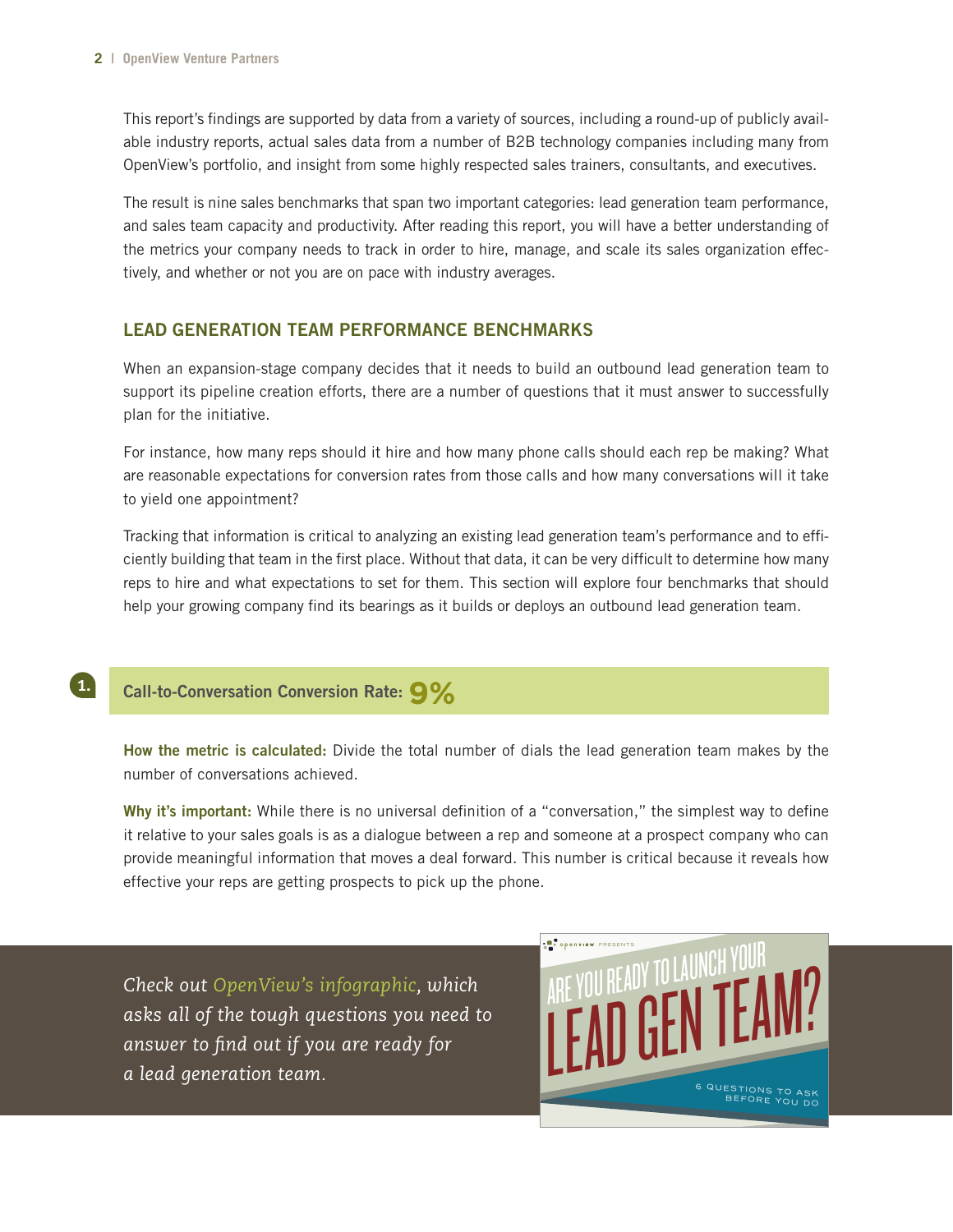**What you should do if you aren't hitting this benchmark:** There are a number of tactics that you can try to improve your conversion rate, including:

- Calling at different times of day People aren't always at their desks, and sometimes they are just too busy to answer the phone. Calling at different times of day can increase your chances of getting someone live.
- Calling back immediately after the initial dial Sometimes people step away from their desks for a moment, or are in the middle of a conversation and just missed your phone call. If you call back immediately they may be more likely to answer.
- Leveraging e-mail and social channels to get the prospect's attention and schedule a call Some people do not take calls unless they are expecting them. If that's the case, you need to grab their attention through some other channel to schedule a call.

#### **Conversation-to-Appointment Conversion Rate: 23%** 2.

**How the metric is calculated:** Divide the number of qualified appointments scheduled by the number of conversations conducted (for the purpose of this report, an appointment is defined as a meeting between a prospect and a sales rep that an outbound lead generation rep has scheduled).

Why it's important: If your reps' conversations are not converting to appointments at a high enough rate it can be an indication of a number of different things, including the:

- Reps' poor phone prospecting skills How good are your reps at delivering the message, building rapport, and getting through gatekeepers?
- Effectiveness of your messaging Is the messaging actually compelling, and does it grab the prospects' attention? Is there a clear call to action?
- Quality of your call list Are your reps calling the right companies and people?

You will not know which one is the issue until you dive deeper into the data and get on the phones with some of your reps.

**What you should do if you aren't hitting this benchmark:** Typically, sales teams struggle with this metric because they have trouble with one or more of the issues listed above. The best way to address these issues is to engage in daily and weekly retrospectives to review as many conversations as possible and understand what happened on each one. Did the rep use the right message? Is the company really focusing on its best segment? Did the rep ask the right questions and push hard enough to get an appointment?

## **Appointment-to-Opportunity Conversion Rate: 38%**

**How the metric is calculated:** Divide the number of opportunities created by the number of appointments scheduled.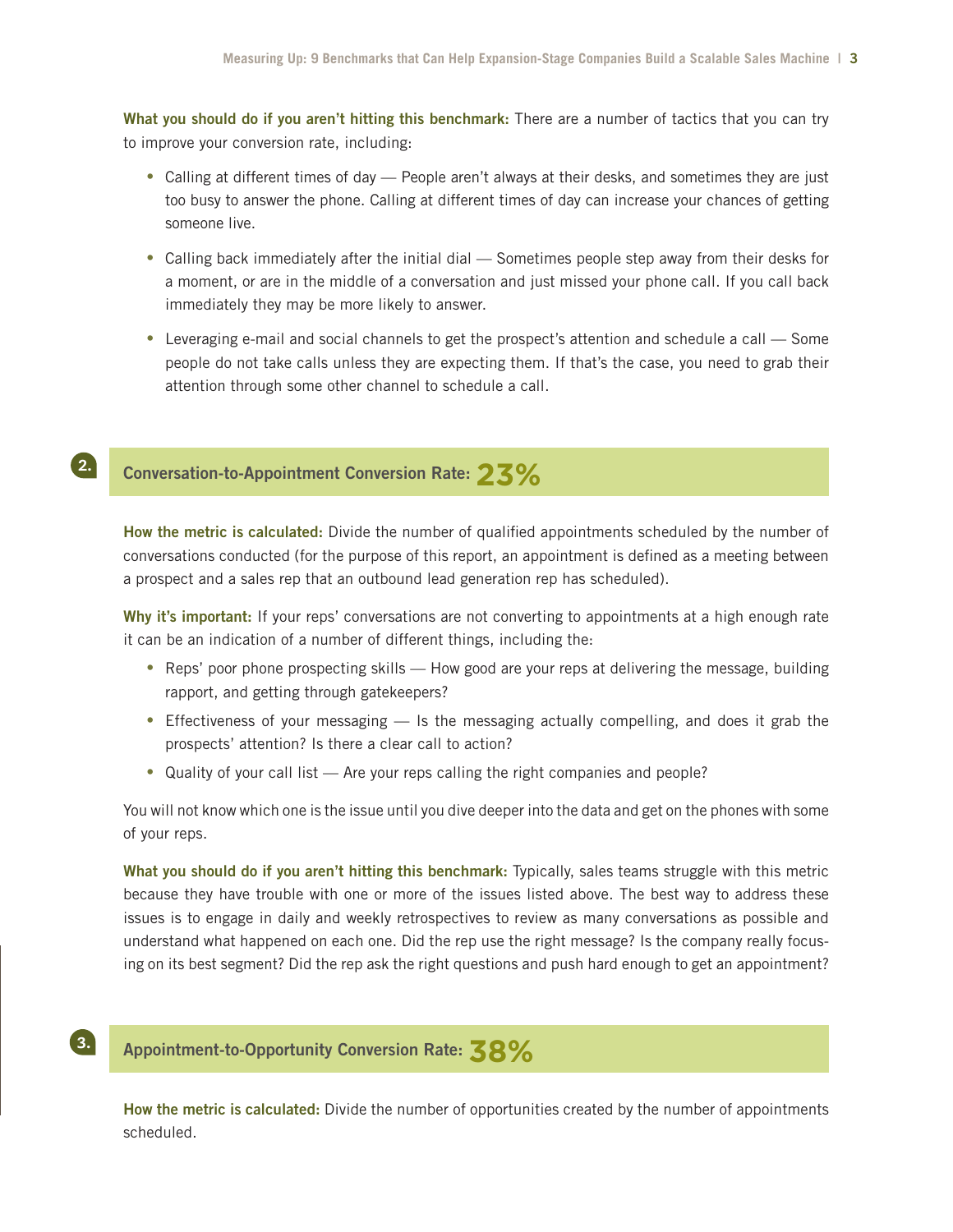4.

**Why it's important:** This metric tends to be a clear indicator of the quality of appointments being created. It can also be used to reverse engineer the number of appointments that your team needs to set to achieve the amount of pipeline required to hit your bookings target. For example, if it takes five appointments to create one opportunity and you need 30 opportunities per quarter to fill the pipeline, then your team needs to generate 150 appointments per quarter.

**What you should do if you aren't hitting this benchmark:** The appointments may not be converting for a number of reasons. For example, the prospects might not be showing up to the calls, might not be high enough in the organization, or might not be qualified to make a decision. Implement a process for reviewing appointments with the sales reps, especially the ones that do not convert to opportunities. That will give you more detailed feedback as to the reason more of the appointments are not converting. You may also need to adjust your definition of an opportunity. If your definition is too stringent, then your conversion rate will naturally be lower. That may not be a bad thing, of course, but in that case you simply need to adjust your expectations. You might also spend time observing sales reps' appointments to evaluate their ability to qualify an opportunity.

# **Lead-to-Opportunity Conversion Rate: 12%**

**How the metric is calculated:** Divide the number of opportunities created by the total number of leads worked to create them.

**Why it's important:** This metric reveals the efficiency of your lead generation team relative to converting leads to opportunities, and can serve as a tool for determining how many leads you need to generate during a specific period to achieve the desired results. For instance, if your company's goal is to generate 100 opportunities per month and your lead-to-opportunity conversion rate is 10 percent, you will need to start with at least 1,000 leads per month.

**What you should do if you aren't hitting this benchmark:** It is most likely an indication that you are targeting the wrong type of company altogether, or the wrong people at the right types of companies. To address those problems, try honing your lead generation efforts to deliver more targeted leads that better match your target customer segment and buyer profiles. Another way to address the problem is to implement a lead nurturing program using a marketing automation platform. Numerous studies show that companies using marketing automation have a much higher lead-to-opportunity conversion rate than companies that were not.

*"The data in this report is a great starting point for your own analysis. I encourage you to start by asking yourself 'What am I selling?' and 'Who am I selling to?' The answers to these questions will greatly impact how these metrics change for your unique* 



*circumstances. For example, when calling into CIOs, dial-to-conversation ratios can go as low as 1 percent. Be prepared to know that you are outside of the average, understand why, then what you can do to become more efficient and effective."*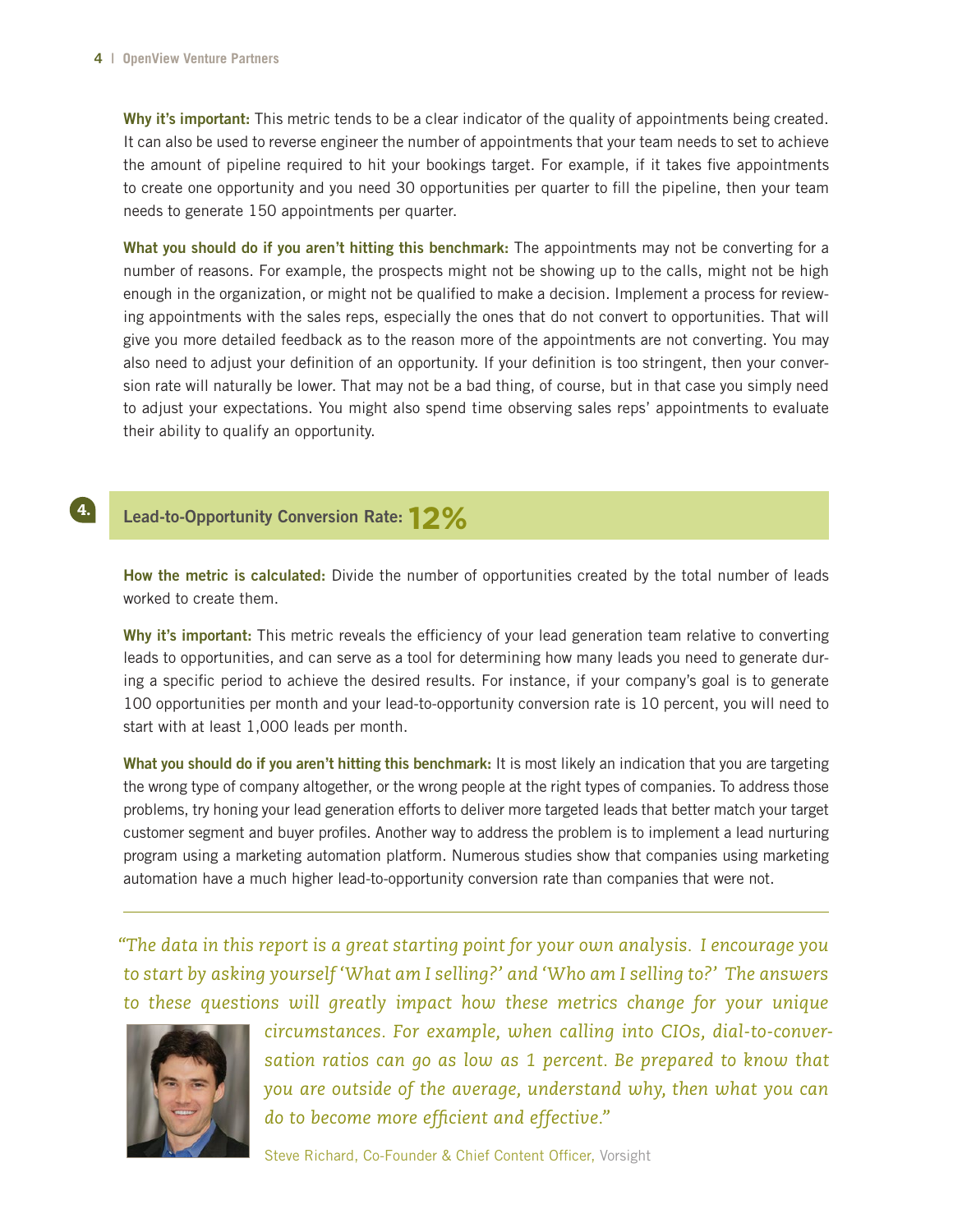*Want to learn how to create a successful outbound lead generation team? Download OpenView's free eBook, ["Get More Customers! How to Build an Outbound B2B](http://labs.openviewpartners.com/ebook/how-to-build-an-outbound-b2b-lead-generation-team-that-drives-sales/)  [Lead Generation Team that Drives Sales."](http://labs.openviewpartners.com/ebook/how-to-build-an-outbound-b2b-lead-generation-team-that-drives-sales/)*



#### **Bigger Isn't Always Better, Smaller Isn't Necessarily Cause for Concern**

It's important to remember that whether you are above or below these industry averages isn't necessarily an indicator of success or failure. For instance, if your conversation-to-appointment conversion rate is higher than 23 percent, that could mean that your reps are performing at a very high level. It could also mean that those reps are just setting up meetings with prospects that are not fully qualified and do not turn into real opportunities. Or it could also mean that those reps are not actually getting prospects on the phone, which simply gives them more time to call additional leads regardless of whether or not they are yielding conversations or opportunities.

In other words, these benchmarks are not silver bullets. They are simply reference points that provide context for goal and expectation setting as you develop or deploy your lead generation team.

## **SALES TEAM CAPACITY AND PRODUCTIVITY BENCHMARKS**

As an expansion-stage company's sales team transitions from a few reps without much structure, to a larger team that requires a more formalized process, there are a number of questions that sales leaders must answer to successfully scale their team.

How many open opportunities can a rep realistically handle at any given time? How many sales reps should the company hire initially and in the future? When should the business hire more sales reps, rather than simply raise the quota of existing reps? What is a realistic new business goal for a sales team to hit in a particular quarter or year?

Tracking the five metrics listed below (and comparing your results to the industry benchmarks listed alongside them) will provide a frame of reference that can be used to hire the right number of reps, leverage those reps effectively, and encourage sales activities that ultimately fuel optimal financial performance.

## **Number of Open Opportunities per Sales Rep: 29**

**How the metric is calculated:** Adding up the total number of open opportunities in each sales rep's pipeline at any given point in time.

**Why it's important:** This number will likely fluctuate over the course of a selling period, but it is important to track. Typically, there are a specific number of deals that one rep can effectively handle before he or she starts losing track of opportunities and deals start slipping through the cracks. Understanding this number is critical to understanding your sales team's capacity. When your pipeline target exceeds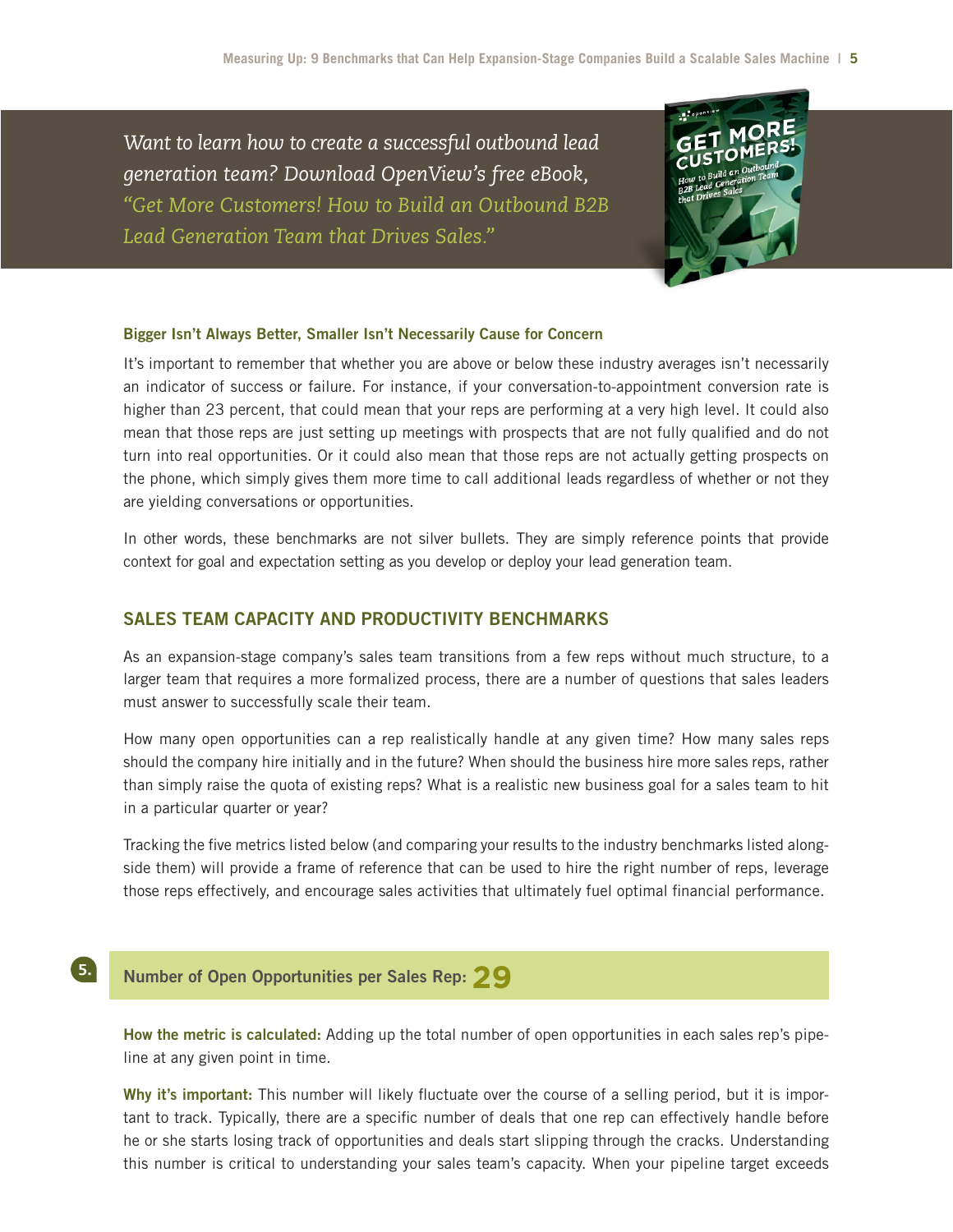the number of opportunities that your reps can handle it's a good indicator that you may need to hire additional sales reps. This is fairly common at high growth expansion-stage companies with aggressive customer acquisition growth plans. For sales leaders this information is critical in order to build a sales team capable of achieving the plan set forth by the company's leadership.

**What you should do if you aren't hitting this benchmark:** This metric will be closely tied to your company's average deal size, sales cycle, and deal complexity, so the number listed above does not apply to all expansion-stage technology companies. The more expensive and complex your deals are, the fewer new customer opportunities each rep will be able to manage at any given point in time. The key is to determine the ideal average for your organization and then hire and manage your team based on that number. To determine your ideal average, look internally at your top performers and see how many opportunities they typically carry. You will probably find that your top performers are not the ones carrying the most, or the fewest, opportunities. They have likely reached some balance in between that allows them to focus on closing deals while working earlier stage opportunities through the pipeline. That is a number you can push the rest of your team to get to.

# **Pipeline Coverage: 306%**

**How the metric is calculated:** Take the total amount of pipeline for a given period and divide it by the goal for that period.

**Why it's important:** Pipeline coverage is a target metric that sales leaders set for their sales and marketing teams that specifies how much pipeline should already exist going into a forecast period. For example, if your goal for a particular period is \$1 million and the pipeline coverage target is 300 percent, then the sales and marketing teams should be working hard to generate \$3 million worth of pipeline leading into the period. Checking the pipeline coverage before the start of the next period will tell you if you need to take corrective actions to ramp up pipeline generation activities, or if you have enough to work with.

**What you should do if you aren't hitting this benchmark:** This metric should be the inverse of your opportunity win rate. If your pipeline coverage target is higher than the benchmark above (in this case, higher is below average because it's technically inverse), it may be an indication that you are wasting sales cycles on opportunities that were never really qualified. To combat this, try lowering the pipeline coverage target. Doing so will force reps to better qualify deals before they add them to the pipeline.

## 7.

6.

## **Opportunity Win Rate on New Customer Deals: 27%**

**How the metric is calculated:** Divide the number of closed/won deals by the total number of closed opportunities for a particular period.

**Why it's important:** This metric is a good indication of the quality of the opportunities in your pipeline as well as your sales team's ability to qualify and win deals. Ultimately, this should tell you how many deals you will need to close in a given period to hit your target.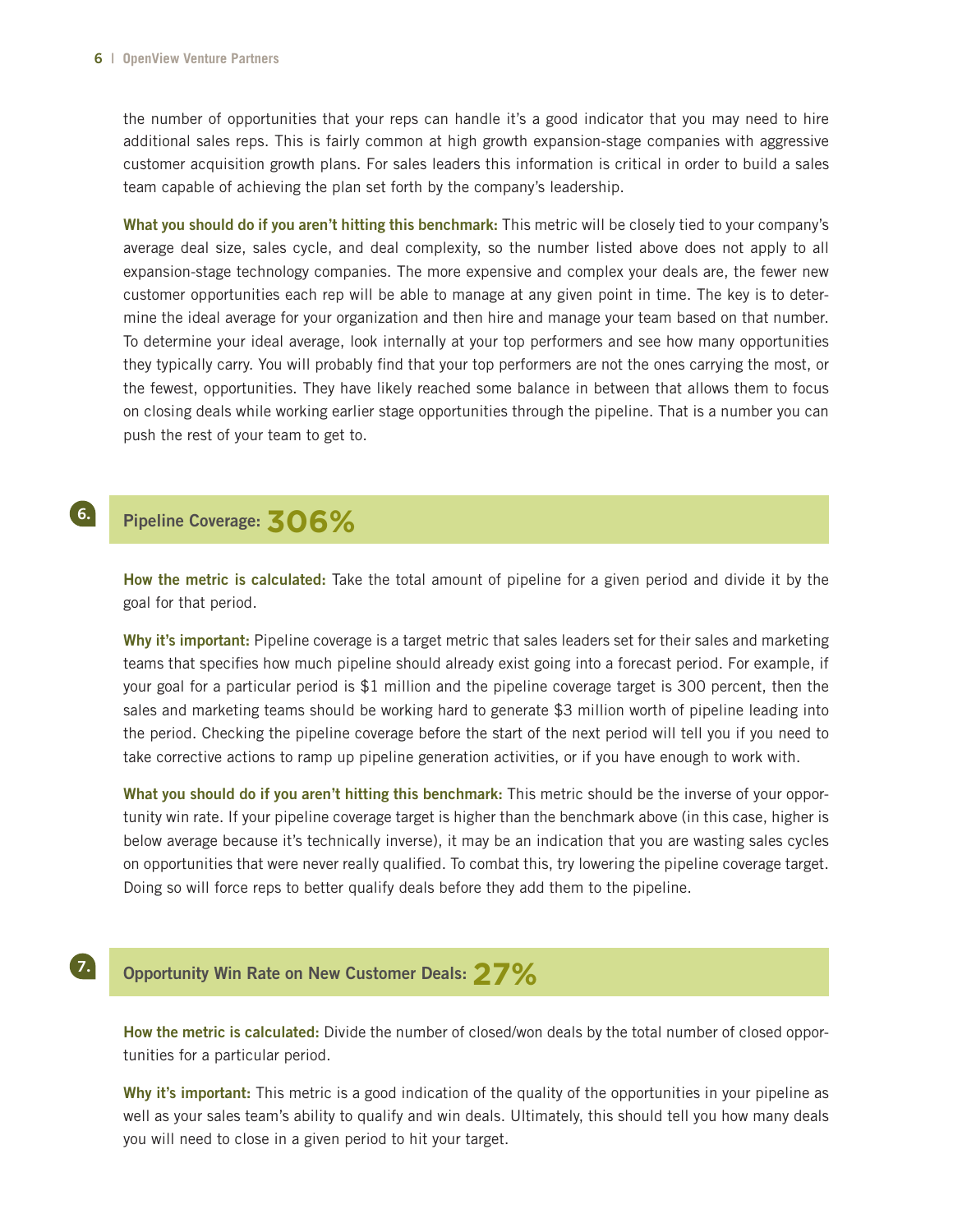**What you should do if you aren't hitting this benchmark:** If your team's win rate is below this benchmark, you may need to improve your sales team's qualification and/or selling skills. To do that, make sure that you are holding regular pipeline and forecast reviews to vet the deals in the pipeline. When you see soft spots, point them out and take corrective action. Holding regular sales trainings can also improve your reps' selling skills.

# **Pipeline Slippage: 21%**

 $\left( \begin{array}{c} 8 \end{array} \right)$ 

**How the metric is calculated:** Divide the number of deals that were forecasted to close, but pushed to the next period, by the total number of deals that were forecasted to close.

**Why it's important:** Leading up to the end of any forecast period, a typical sales pipeline will be full of deals that sales reps are forecasting to close. Generally, a certain portion of those deals will be closedwon, some portion of deals will be closed-lost, and the rest will simply push to the next month or quarter and wind up back in the pipeline.

Many sales leaders do not measure this metric, but it is critical to understand the dynamics of your sales funnel and can often reveal trends over time. For instance, if you notice that your pipeline slippage is increasing, it may mean that your reps are holding on to deals that are never going to close. Ultimately, a high slippage rate can create false confidence in your pipeline, leaving you at risk of later discovering that most of that pipeline was fluff.

**What you should do if you aren't hitting this benchmark:** If your pipeline slippage is higher than the benchmark, it's likely that you have an issue with forecast and pipeline management. Pipeline slippage issues can be caused by a few reps or by systemic issues that span all of your reps. If it's the former case, that is probably an indication that you need to work more with those couple of reps on their forecast and pipeline management. Push your reps to get closure on their opportunities, even if it's just closed for now. They can always open a new opportunity in a few months.

If you are facing a systemic problem, that could be an indication that your regular forecast and pipeline review meetings may not be thorough enough and that it's culturally acceptable to just leave prospects in the pipeline. This is a poor practice that can get sales and marketing teams into a lot of trouble.

*Get some practical tips on how to run effective sales forecast and pipeline review meetings, by downloading OpenView's eBook, "[Sales Forecasts: A Question of Method,](http://labs.openviewpartners.com/ebook/sales-forecasts/)  [Not Magic.](http://labs.openviewpartners.com/ebook/sales-forecasts/)"*

Sales Forecasts: es Forecastor<br>astion of Method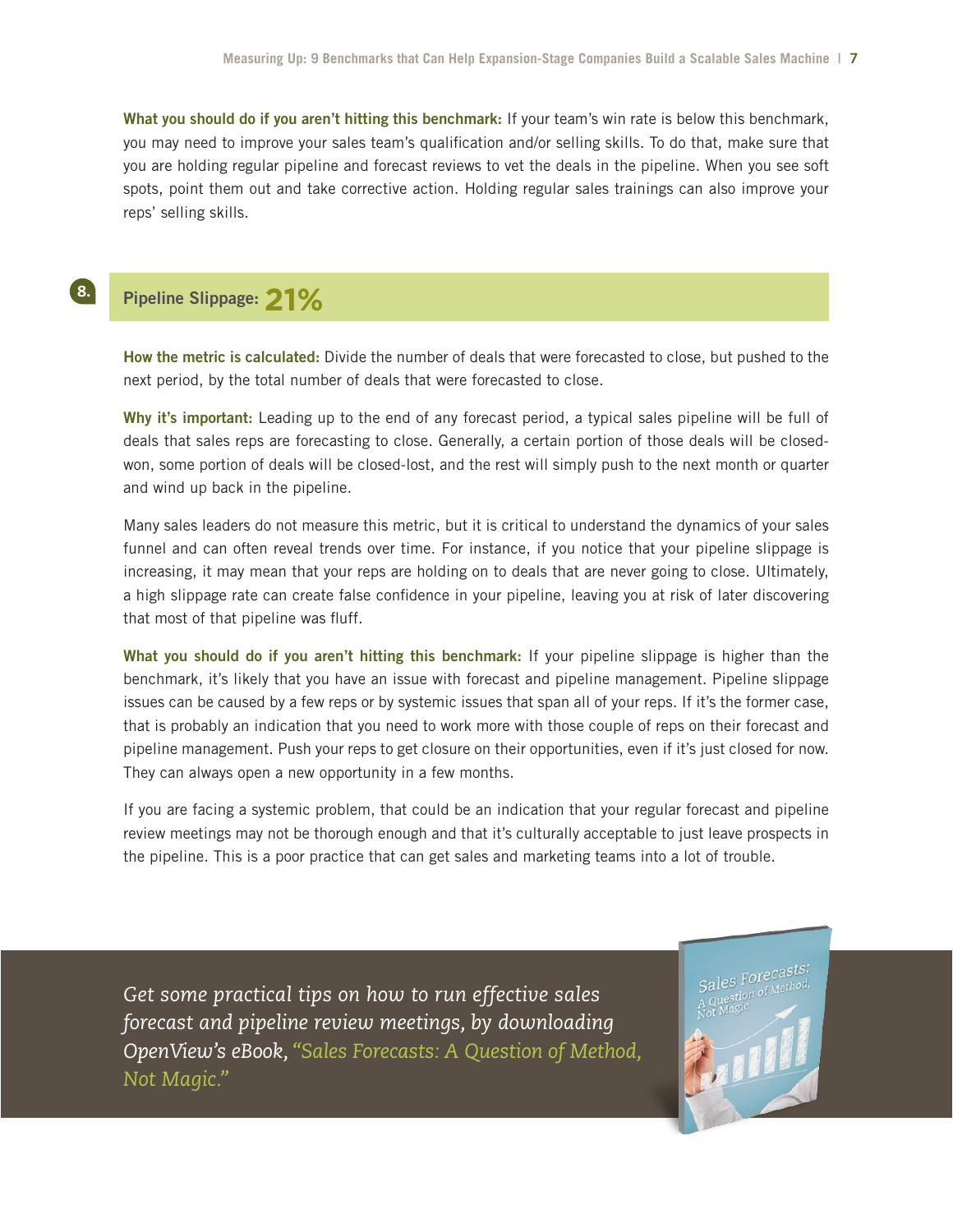9.

### **Number of New Customer Deals Won per Rep, per Month: 3.7**

**How the metric is calculated:** Take the total number of deals won by all of your reps in a given month and divide it by how many reps you have on your team. This will yield the average number of new customers that a single rep closes each month.

**Why it's important:** This metric is critical to understanding and analyzing your team's capacity and performance. Once you have established what the right number is for your organization, you should be able to set more accurate quotas and hire the right number of sales reps. For instance, if you need to close 10 new deals per month and your average number of new deals won per rep, per month is 3.7, you need to hire at least three sales reps.

**What you should do if you aren't hitting this benchmark:** Like the number of open opportunities, this metric is closely tied to your company's average deal size, sales cycle, and deal complexity, so the number listed above does not apply to all expansion-stage technology companies. The more expensive and complex your deals are, the fewer new customers each rep will be able to acquire each month. The key is to determine your ideal average, and then hire and manage your team based on that number. To determine your ideal average, look internally at your top-performing reps and see what they have been able to achieve. That is a number you can push the rest of your team to get to.



*"While the sales capacity and productivity metrics highlighted in this report are not what many sales leaders look at from a management perspective, they can tell you a lot about your sales funnel dynamics. Most sales managers know how many opportunities they have in their pipeline, but have no idea how many of them are expected to close or push to* 

*the next quarter. As a result, sales teams can wind up with bloated pipelines, inaccurate forecasts, and a general lack of understanding of their operations. Those who understand these metrics bring visibility and foresight into their sales organization."*

Ori Yankelev, Sales and Marketing Associate, [OpenView Venture Partners](http://www.openviewpartners.com)

#### **Building a Sales Framework through Reverse Engineering**

At the end of the day, these sales team capacity and productivity benchmarks simply act as reverse mile markers along the route to a predictable sales machine. By establishing your end goal first (e.g., revenue per quarter or annual new customer acquisition targets), you can use benchmarks to go backward and determine what your team needs and what it should be doing to reach that target.

For instance, if you need to close 300 new customers in one quarter to get to your goal and you know that one rep can only generate 15, then you need to hire 20 reps to get to your goal. Likewise, if your goal is to hit \$1 million in revenue and your opportunity win rate suggests that you will win just one out of every four opportunities, then you'll need to generate \$4 million of pipeline leading into that forecast period.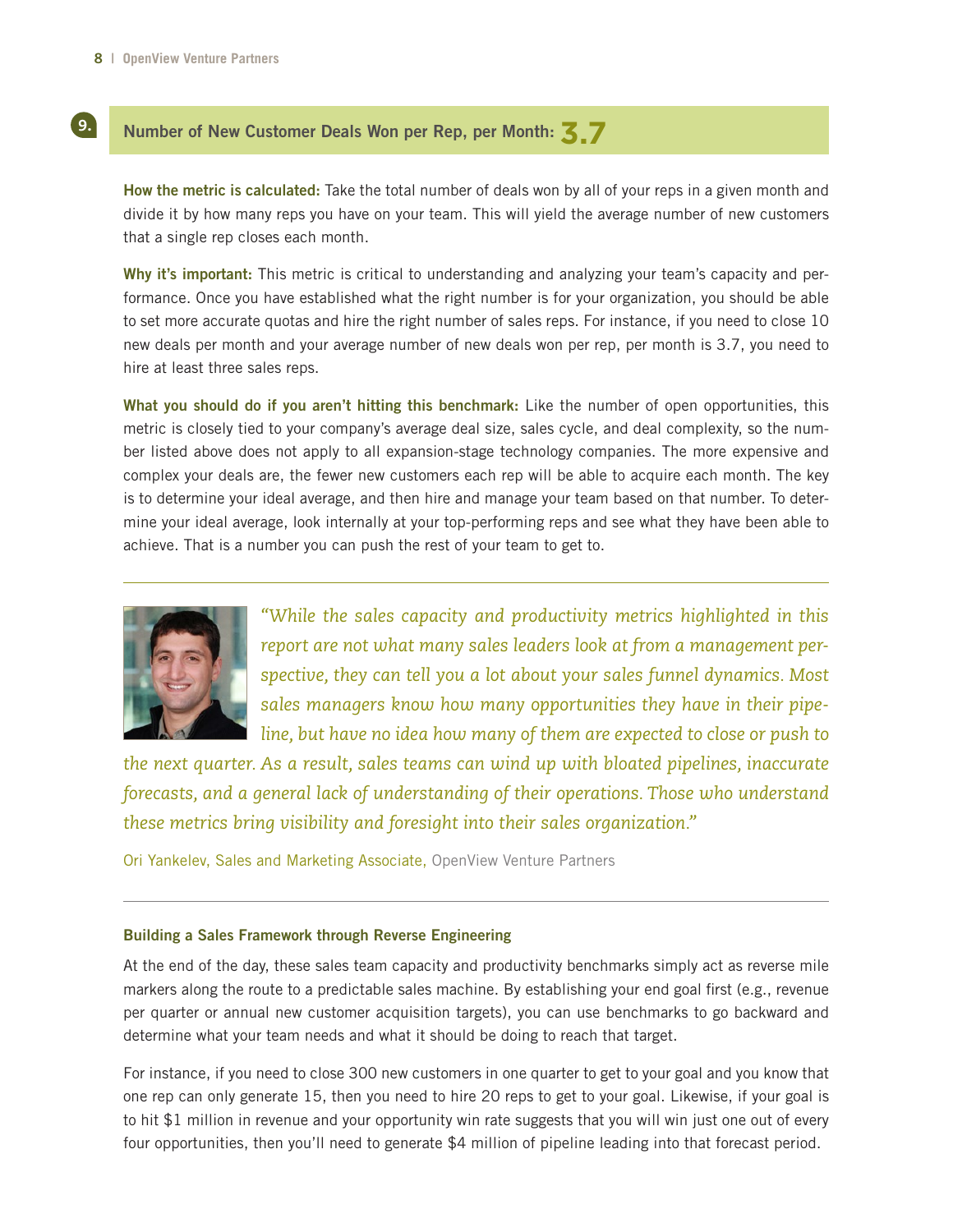## **WANT TO BENCHMARK YOUR ORGANIZATION?**

*If you are looking for help to benchmark your company against your peers, there are a number firms that specialize in doing so, including [Sales Benchmark Index,](http://www.salesbenchmarkindex.com) [CSO](http://www.csoinsights.com) [Insights,](http://www.csoinsights.com) [Alexander Group,](http://www.alexandergroup.com) and [The Miller Heiman Research Institute.](http://www.millerheiman.com/Research_Institute/) Through their surveys and assessments, they have each generated robust databases of sales metrics that allow companies to benchmark various areas of their sales organization such as compensation, account management, sales team structure, territory alignment, and cost of sales.*

Just as with the lead generation benchmarks discussed earlier in this report, it's important to remember that being higher or lower than the five benchmarks above is not necessarily a good or a bad thing. Ultimately, you will want to determine the benchmarks that are relevant to your business and use those to build your sales model.

## **CLOSING TIME: BENCHMARKS ARE TOOLS, NOT RULES**

Whether you are building lead generation and sales teams from scratch, launching those teams in a new market, or simply looking to improve the performance of your current teams, the benchmarks listed in this report should serve as guideposts for establishing initial expectations and measuring your performance against them.

That being said, the benchmarks included in this report are not absolute determiners of expansion-stage sales success. Ultimately, the benchmarks that make the most sense for your company will depend on a number of factors, including your sales cycle, sales model, product, and market. As such, you shouldn't necessarily attempt to optimize your sales model to match the benchmarks for each of these metrics. In fact, setting internal benchmarks based on the performance of your top reps against each of these metrics as well as their selling skills, product knowledge, and territory management skills can be even more valuable. By comparing the rest of your team to your tops reps you'll have a truly level playing field for the comparison.

The one thing that is absolute, however, is the importance of tracking the nine metrics listed in this report. The calculations for those metrics are universal and measuring them is absolutely critical to successfully scaling an expansion-stage sales organization. Over time, the data yielded from doing so will allow you create your own benchmarks, which will provide ultimate context for your business going forward.